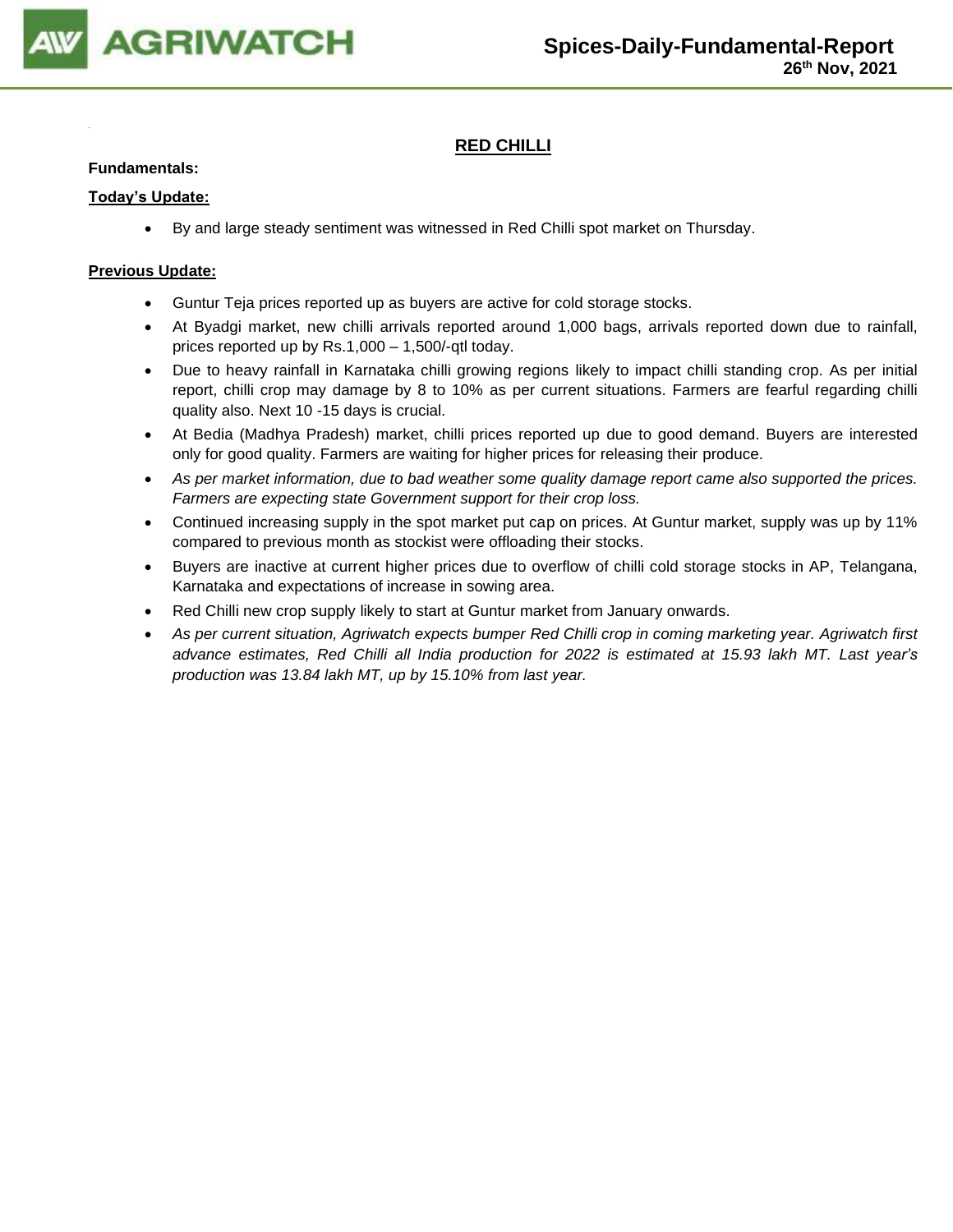

| Red Chilli Spot Market Prices(Loose): (Rs/Qtl) |                                   |                                                   |                    |                    |                        |                        |                              |  |  |
|------------------------------------------------|-----------------------------------|---------------------------------------------------|--------------------|--------------------|------------------------|------------------------|------------------------------|--|--|
|                                                |                                   |                                                   | $25 -$             | <b>25-Nov-</b>     | <b>24-Nov-</b>         | <b>24-Nov-</b>         |                              |  |  |
| <b>State</b>                                   | <b>Centre</b>                     | Grade                                             | <b>Nov-21</b>      | 21                 | 21                     | 21                     | Change                       |  |  |
|                                                |                                   |                                                   | Low                | High               | Low                    | High                   |                              |  |  |
|                                                |                                   | <b>NCDEX Quality</b>                              | 10500              | 11000              | 10500                  | 11000                  | <b>Unch</b>                  |  |  |
|                                                |                                   | <b>LCA 334</b>                                    | 11500              | 12500              | 11500                  | 12500                  | <b>Unch</b>                  |  |  |
|                                                |                                   | Teja                                              | 13000              | 15500              | 13000                  | 15500                  | <b>Unch</b>                  |  |  |
|                                                |                                   | No. 273                                           | 12000              | 13000              | 12000                  | 13000                  | <b>Unch</b>                  |  |  |
| <b>Andhra Pradesh</b>                          | <b>Guntur</b><br><b>Benchmark</b> | No. 5                                             | 11000              | 12500              | 11000                  | 12500                  | <b>Unch</b>                  |  |  |
|                                                | market                            | Fatki                                             | 6000               | 8000               | 6000                   | 8000                   | <b>Unch</b>                  |  |  |
|                                                |                                   | Byadgi                                            | 14000              | 15000              | 14000                  | 15000                  | <b>Unch</b>                  |  |  |
|                                                |                                   | <b>US 341</b>                                     | 12500              | 14000              | 12500                  | 14000                  | <b>Unch</b>                  |  |  |
|                                                |                                   | Denvor Delux                                      | 12500              | 13500              | 12500                  | 13500                  | <b>Unch</b>                  |  |  |
|                                                |                                   | Indam <sub>5</sub>                                | 11500              | 12500              | 11500                  | 12500                  | <b>Unch</b>                  |  |  |
|                                                |                                   | Teja                                              | 12200              | 13300              | 12200                  | 13300                  | <b>Unch</b>                  |  |  |
|                                                |                                   | Wonder Hot                                        | 12200              | 13500              | 12200                  | 13500                  | <b>Unch</b>                  |  |  |
|                                                | Warangal                          | 341                                               | 11400              | 12400              | 11400                  | 12400                  | <b>Unch</b>                  |  |  |
| Telangana                                      |                                   | Denvor Delux                                      | 11000              | 12000              | 11000                  | 12000                  | <b>Unch</b>                  |  |  |
|                                                |                                   | Paprika                                           | 10400              | 11700              | 10400                  | 11700                  | <b>Unch</b>                  |  |  |
|                                                |                                   | Fatki                                             | 3000               | 6400               | 3000                   | 6400                   | <b>Unch</b>                  |  |  |
|                                                |                                   | Teja (Cold storage)                               | <b>NR</b>          | <b>NR</b>          | <b>NR</b>              | <b>NR</b>              |                              |  |  |
|                                                | Khammam                           | Teja (Non cold storage)                           | <b>NR</b>          | <b>NR</b>          | <b>NR</b>              | <b>NR</b>              | $\qquad \qquad \blacksquare$ |  |  |
|                                                |                                   | No. 12                                            | <b>NA</b>          | <b>NA</b>          | <b>NA</b>              | <b>NA</b>              |                              |  |  |
|                                                |                                   | <b>Indu 2070</b>                                  | 13000              | 13500              | 13000                  | 14000                  | $-500$                       |  |  |
| <b>Madhya Pradesh</b>                          | <b>Bedia</b>                      | Fatki                                             | 7000               | 8500               | 6000                   | 7500                   | 1000                         |  |  |
|                                                |                                   | Jhankar                                           | 9000               | 11000              | 10000                  | 11000                  | <b>Unch</b>                  |  |  |
|                                                |                                   | Ganesh                                            | <b>NA</b>          | <b>NA</b>          | <b>NA</b>              | <b>NA</b>              |                              |  |  |
|                                                |                                   | Teja(Khamam)                                      | 15500              | 15500              | 15500                  | 15500                  | <b>Unch</b>                  |  |  |
|                                                |                                   | M.P. MacoTeja                                     | <b>NA</b>          | <b>NA</b>          | <b>NA</b>              | <b>NA</b>              |                              |  |  |
| <b>Delhi</b>                                   | <b>New Delhi</b>                  | Pala 12                                           | <b>NA</b>          | <b>NA</b>          | <b>NA</b>              | <b>NA</b>              | $\blacksquare$               |  |  |
|                                                |                                   | <b>LCA 334</b>                                    | <b>NA</b>          | <b>NA</b>          | <b>NA</b>              | <b>NA</b>              | $\blacksquare$               |  |  |
|                                                |                                   | Fatki                                             | <b>NA</b>          | <b>NA</b>          | <b>NA</b>              | <b>NA</b>              | $\blacksquare$               |  |  |
|                                                |                                   | Packing                                           | <b>NA</b>          | <b>NA</b>          | <b>NA</b>              | <b>NA</b>              |                              |  |  |
|                                                |                                   | Dabbi                                             | <b>NA</b>          | <b>NA</b>          | <b>NA</b>              | <b>NA</b>              |                              |  |  |
|                                                |                                   | Guntur                                            | <b>NA</b>          | <b>NA</b>          | <b>NA</b>              | <b>NA</b>              | $\blacksquare$               |  |  |
|                                                |                                   | Kaddi                                             | <b>NA</b>          | <b>NA</b>          | <b>NA</b>              | <b>NA</b>              |                              |  |  |
|                                                |                                   | Dabbi Dlx Local                                   | 20500              | 23500              | <b>NA</b>              | <b>NA</b>              |                              |  |  |
|                                                |                                   | Dabbi Medium Best (Local)                         | 21000              | 23500              | <b>NA</b>              | <b>NA</b>              | $\blacksquare$               |  |  |
|                                                |                                   | Dabbi Best (Bellary)<br><b>KDL Deluxe (Local)</b> | <b>NA</b><br>18500 | <b>NA</b><br>22500 | <b>NA</b><br><b>NA</b> | <b>NA</b><br><b>NA</b> |                              |  |  |
|                                                |                                   | <b>KDL Deluxe (Bellary)</b>                       | <b>NA</b>          | <b>NA</b>          | <b>NA</b>              | <b>NA</b>              | -<br>$\blacksquare$          |  |  |
| Karnataka                                      | <b>Byadgi</b>                     | <b>KDL Best(Local)</b>                            | 17000              | 19000              | <b>NA</b>              | <b>NA</b>              | $\blacksquare$               |  |  |
|                                                |                                   | <b>KDL Best(Bellary)</b>                          | <b>NA</b>          | <b>NA</b>          | <b>NA</b>              | <b>NA</b>              | $\blacksquare$               |  |  |
|                                                |                                   | <b>KDL Medium</b>                                 | <b>NA</b>          | <b>NA</b>          | <b>NA</b>              | <b>NA</b>              | $\blacksquare$               |  |  |
|                                                |                                   | Denvor Deluxe                                     | <b>NA</b>          | <b>NA</b>          | <b>NA</b>              | <b>NA</b>              |                              |  |  |
|                                                |                                   | 2043                                              | 15000              | 17000              | <b>NA</b>              | <b>NA</b>              |                              |  |  |
|                                                |                                   | 5531                                              | 11000              | 12200              | <b>NA</b>              | <b>NA</b>              | $\blacksquare$               |  |  |
|                                                |                                   | C <sub>5</sub>                                    | <b>NA</b>          | <b>NA</b>          | <b>NA</b>              | <b>NA</b>              | $\blacksquare$               |  |  |
|                                                |                                   | <b>KDL Fatki</b>                                  | 4000               | 4800               | <b>NA</b>              | <b>NA</b>              | $\blacksquare$               |  |  |
|                                                |                                   | Seed Fatki                                        | 4500               | 5500               | <b>NA</b>              | <b>NA</b>              | $\blacksquare$               |  |  |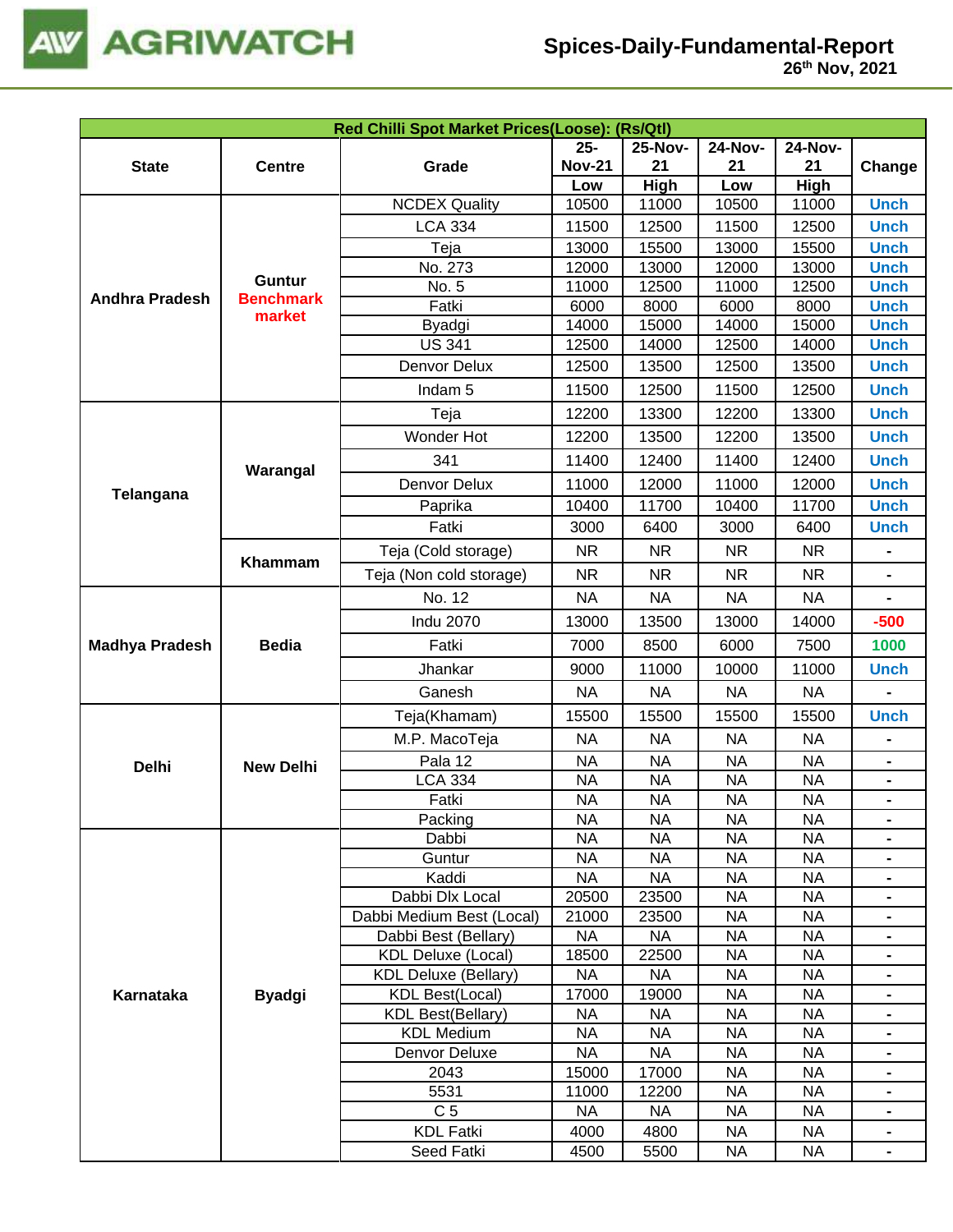

 **26 th Nov, 2021**

| Arrivals & Off-take in bags (1 bag = 45 Kg), (1 bag = $38Kgs$ )* |               |                               |           |           |                |  |  |
|------------------------------------------------------------------|---------------|-------------------------------|-----------|-----------|----------------|--|--|
| <b>State</b>                                                     | <b>Centre</b> | <b>Parameter</b>              | 25-Nov-21 | 24-Nov-21 | Change         |  |  |
| Andhra Pradesh                                                   | <b>Guntur</b> | Arrivals                      | 100000    | 90000     | 10000          |  |  |
|                                                                  |               | Off-take                      | 60000     | 50000     | 10000          |  |  |
|                                                                  | Warangal      | Arrivals                      | 14000     | 15000     | $-1000$        |  |  |
| Telangana                                                        | Khammam       | Arrivals (Cold storage) *     | NR.       | <b>NR</b> |                |  |  |
|                                                                  |               | Arrivals (Non cold storage) * | NR.       | <b>NR</b> |                |  |  |
| Karnataka                                                        | <b>Byadgi</b> | Arrivals                      | 6000      | ΝA        | $\blacksquare$ |  |  |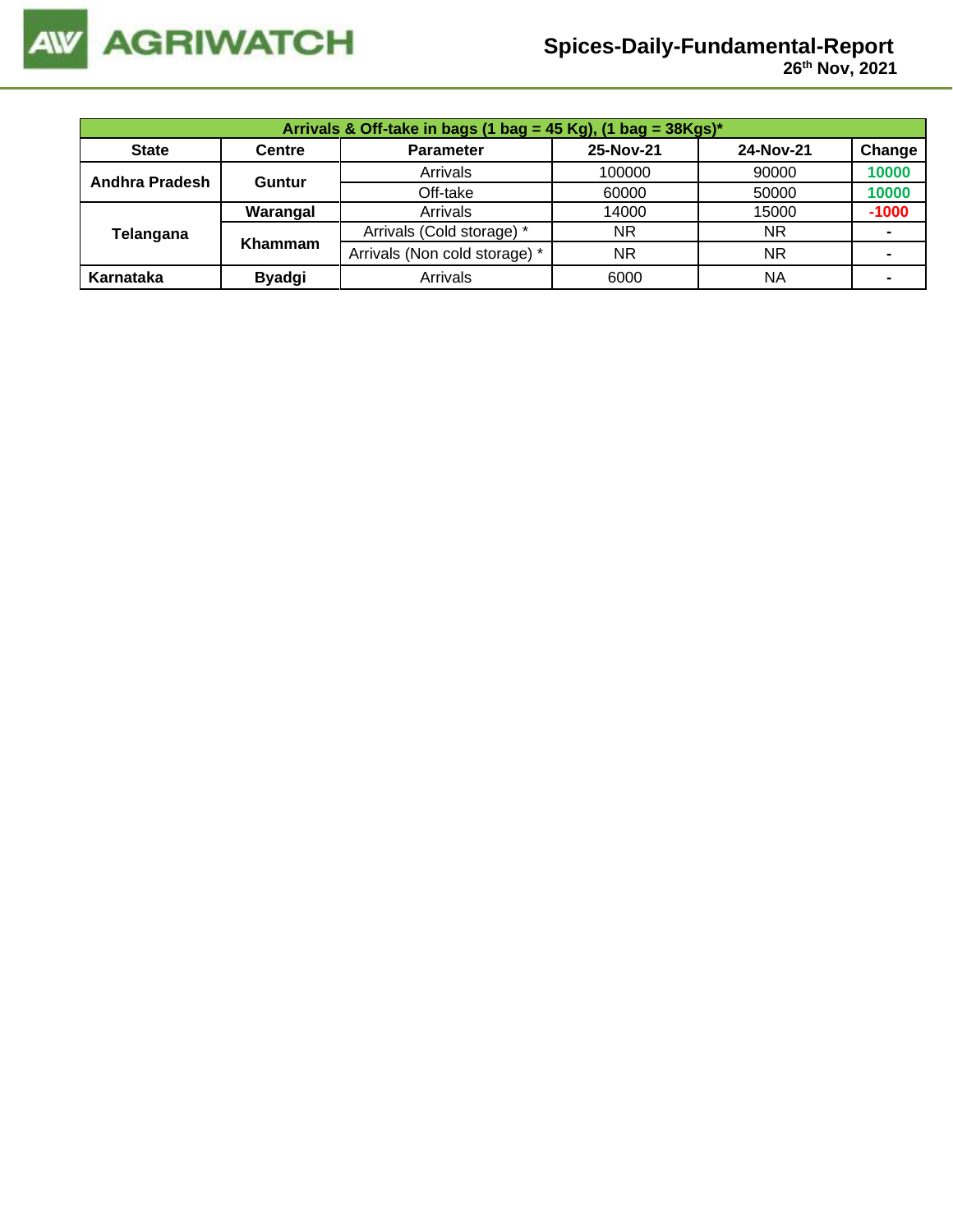

## **TURMERIC**

#### **Fundamentals: Today's Update:**

• Steady to firm sentiment was witnessed in Turmeric spot markets on Thursday.

- As per AP agricultural data, current year final Turmeric sowing completed around 19,955 hectares, compared to last year 20,942 hectares. Normal in season 19,551 hectares.
- Turmeric standing crop quality reported well as of now, weather is favourable in growing regions. Agriwatch expected higher production coming year may cap on prices from higher levels.
- Currently, export demand reported lower due to increased shipping cost and some travel restriction in South Asian countries added the bearish sentiment.
- Agriwatch first advance estimates, Turmeric all India production for 2022 is estimated at 4.89 lakh MT. Last year's production was 4.46 lakh MT, up by 9.64% from last year.

| <b>Turmeric Spot Market Prices (Loose): (Rs/Qtl)</b> |                         |                                 |                        |                        |                          |  |  |
|------------------------------------------------------|-------------------------|---------------------------------|------------------------|------------------------|--------------------------|--|--|
| <b>State</b>                                         | <b>Centre</b>           | Grade                           | 25-Nov-21              | 24-Nov-21              | Change                   |  |  |
|                                                      |                         | Nizam quality                   | 7400                   | 7400                   | <b>Unch</b>              |  |  |
|                                                      | <b>Nizamabad</b>        | Double polish finger            | 8300                   | 8300                   | <b>Unch</b>              |  |  |
| Telangana                                            | <b>Benchmark market</b> | Gattah (unpolished)             | 6800                   | 6800                   | <b>Unch</b>              |  |  |
|                                                      |                         | Gattah (double polished)        | 7700                   | 7700                   | <b>Unch</b>              |  |  |
|                                                      | Warangal                | Finger                          | 6500                   | 6500                   | <b>Unch</b>              |  |  |
|                                                      |                         | Round                           | 6000                   | 6000                   | <b>Unch</b>              |  |  |
|                                                      |                         | Finger                          | 8200                   | 8200                   | <b>Unch</b>              |  |  |
|                                                      | <b>Erode</b>            | Gattah                          | 7300                   | 7300                   | <b>Unch</b>              |  |  |
|                                                      |                         | Sellem                          | 8700                   | 8700                   | <b>Unch</b>              |  |  |
| <b>Tamil Nadu</b>                                    | Coimbatore              | <b>Bulb</b>                     | <b>NA</b>              | <b>NA</b>              |                          |  |  |
|                                                      |                         | Finger                          | <b>NA</b>              | <b>NA</b>              | $\overline{\phantom{0}}$ |  |  |
|                                                      | <b>Salem</b>            | <b>Bulb</b>                     | <b>NA</b>              | <b>NA</b>              | $\blacksquare$           |  |  |
|                                                      |                         | Finger                          | <b>NA</b>              | NA                     |                          |  |  |
|                                                      |                         | <b>Bulb</b>                     | 6100                   | 6100                   | <b>Unch</b>              |  |  |
| <b>Andhra Pradesh</b>                                | <b>Duggirala</b>        | Bilty                           | 6649                   | 6649                   | <b>Unch</b>              |  |  |
|                                                      |                         | Finger                          | 6100                   | 6100                   | <b>Unch</b>              |  |  |
|                                                      |                         | Bilty                           | 6649                   | 6649                   | <b>Unch</b>              |  |  |
|                                                      |                         | Rajpuri/Salem Finger            | 9200                   | 9000                   | 200                      |  |  |
|                                                      | Sangli                  | Rajpuri Medium                  | 8700                   | 8500                   | 200                      |  |  |
|                                                      |                         | DesiKadappa                     | 7900                   | 7700                   | 200                      |  |  |
|                                                      |                         | Salem Powder                    | <b>NR</b>              | <b>NR</b>              |                          |  |  |
|                                                      |                         | Mini Salem                      | <b>NR</b>              | <b>NR</b>              |                          |  |  |
| <b>Maharashtra</b>                                   | <b>Basmat</b>           | Super Salem                     | $\overline{\text{NR}}$ | $\overline{\text{NR}}$ | $\blacksquare$           |  |  |
|                                                      |                         | <b>Gattah Powder</b>            | <b>NR</b>              | <b>NR</b>              |                          |  |  |
|                                                      |                         | <b>Gattah Premium</b>           | <b>NR</b>              | <b>NR</b>              |                          |  |  |
|                                                      |                         | <b>Turmeric Finger Polished</b> | <b>NR</b>              | 8200                   |                          |  |  |
|                                                      | <b>Nanded</b>           | <b>Turmeric Bulb Polished</b>   | <b>NR</b>              | 7300                   | $\blacksquare$           |  |  |
|                                                      |                         | <b>Turmeric Mix</b>             | <b>NR</b>              | 7500                   | $\blacksquare$           |  |  |
|                                                      |                         | Gattah                          | 8200                   | 8200                   | <b>Unch</b>              |  |  |
| <b>Delhi</b>                                         | <b>Delhi</b>            | Mini Salem                      | 9500                   | 9500                   | <b>Unch</b>              |  |  |
|                                                      |                         | <b>Finger Single Polished</b>   | 8700                   | 8700                   | <b>Unch</b>              |  |  |
|                                                      |                         | <b>Finger Double Polished</b>   | 9900                   | 9900                   | <b>Unch</b>              |  |  |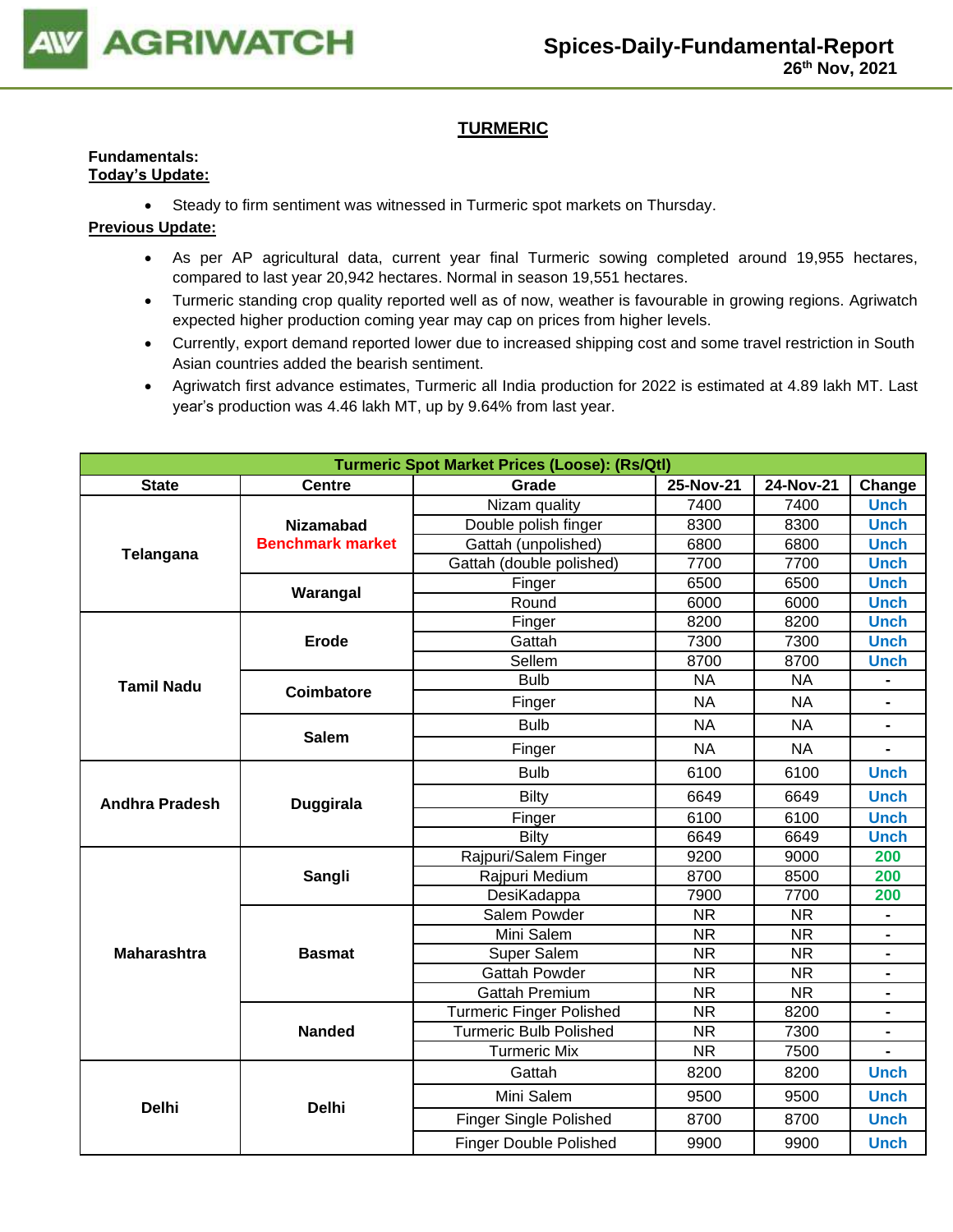

| <b>State</b>          | Arrival & Off-take in bags $*(1 \text{ bag} = 75 \text{ Kg}),\#(1 \text{ bag} = 60 \text{ Kg})$ |                  |           |           |                      |  |
|-----------------------|-------------------------------------------------------------------------------------------------|------------------|-----------|-----------|----------------------|--|
|                       | <b>Centre</b>                                                                                   | <b>Parameter</b> | 25-Nov-21 | 24-Nov-21 | Change               |  |
|                       | <b>Nizamabad</b>                                                                                | Arrival          | 1000      | 600       | 400                  |  |
| Telangana             |                                                                                                 | Off-take         | 1000      | 600       | 400                  |  |
|                       | Warangal                                                                                        | Arrival          | NA.       | NA        | $\blacksquare$       |  |
| <b>Tamil Nadu</b>     | Erode                                                                                           | Arrival          | 3500      | 3800      | $-300$               |  |
|                       |                                                                                                 | Off-take         | 3500      | 3800      | $-300$               |  |
|                       | Coimbatore                                                                                      | Arrival          | NA.       | NA        |                      |  |
|                       | <b>Salem</b>                                                                                    | Arrival*         | NA        | NA        |                      |  |
| <b>Andhra Pradesh</b> | <b>Duggirala</b>                                                                                | Arrival*         | <b>NA</b> | <b>NA</b> |                      |  |
|                       | Sangli                                                                                          | Arrival#         | <b>NA</b> | 5000      |                      |  |
| <b>Maharashtra</b>    | <b>Basmat</b>                                                                                   | Arrival*         | NR.       | NR.       |                      |  |
|                       | <b>Nanded</b>                                                                                   | <b>Arrival</b>   | 0         | 4000      | $-4000$              |  |
|                       |                                                                                                 |                  |           |           | <b>Arrival * Qtl</b> |  |

### **NCDEX-FUTURES MARKET**

| <b>Turmeric</b> |                          |               |       |       |               |                          |                    |                          |                          |
|-----------------|--------------------------|---------------|-------|-------|---------------|--------------------------|--------------------|--------------------------|--------------------------|
| <b>Contract</b> | $+/-$ \$                 | Open          | High  | Low   | <b>Close</b>  | <b>Volume</b>            | <b>Vol. Change</b> | Οl                       | OI Change                |
| <b>Nov-21</b>   | $\overline{\phantom{a}}$ | $\sim$ $\sim$ | $- -$ | $- -$ | $\sim$ $\sim$ | $\overline{\phantom{a}}$ | $- -$              | $\overline{\phantom{a}}$ | $- -$                    |
| <b>Dec-21</b>   | $\overline{\phantom{a}}$ | $- -$         | $- -$ | $- -$ | $- -$         | $- -$                    | $- -$              | $- -$                    | $\overline{\phantom{a}}$ |
| <b>Jan-22</b>   | $\overline{\phantom{a}}$ | $- -$         | $- -$ | $- -$ | $- -$         | $- -$                    | $- -$              | $- -$                    | $\sim$                   |

| <b>Spread</b> | <b>Nov-21</b> | <b>Dec-21</b>            | <b>Jan-22</b> |
|---------------|---------------|--------------------------|---------------|
| <b>Basis</b>  | $\sim$ $\sim$ | $- -$                    | $- -$         |
| <b>Nov-21</b> | $\sim$ $\sim$ | $\overline{\phantom{a}}$ | $- -$         |
| <b>Dec-21</b> | $\sim$ $\sim$ | $\sim$ $\sim$            | $- -$         |

NB: Spot prices used for spread calculation is the basis Nizamabad for Nizam grade. Basis = Spot prices– Near month futures.

### **NCDEX- STOCK POSITION**

| <b>Stocks</b>    | <b>Demat</b> | <b>In-Process</b>        | Total      |
|------------------|--------------|--------------------------|------------|
|                  | 23.11.2021   | 23.11.2021               | 23.11.2021 |
| <b>Sangli</b>    | 806          |                          | 806        |
| <b>Erode</b>     | $- -$        | $\overline{\phantom{m}}$ | $- -$      |
| <b>Nizamabad</b> | 873          |                          | 873        |
| Warangal         | $- -$        | $- -$                    | $- -$      |

(**Quantity in MT)**

## **NCDEX Turmeric EED Wise Stock Position (Qty in MT) on 22nd Nov, 2021**

| <b>EED</b>   | Sangli (Desi<br>Cuddapah) | <b>Sangli</b><br>(Rajapore) | <b>Nizamabad</b> | <b>Nizamabad</b><br>(Farmer Polished) | <b>Basmat</b><br>(Salem) | <b>Total</b> |
|--------------|---------------------------|-----------------------------|------------------|---------------------------------------|--------------------------|--------------|
| $10$ -Dec-21 | $\sim$ $\sim$             | 169                         | 165              | $- -$                                 | $\overline{\phantom{a}}$ | 334          |
| $10$ -Jan-22 | $\overline{\phantom{a}}$  | 617                         | 688              | $- -$                                 | $\sim$ $\sim$            | 1305         |
| <b>Total</b> | $\overline{\phantom{a}}$  | 786                         | 853              | $\sim$                                | $\sim$                   | 1639         |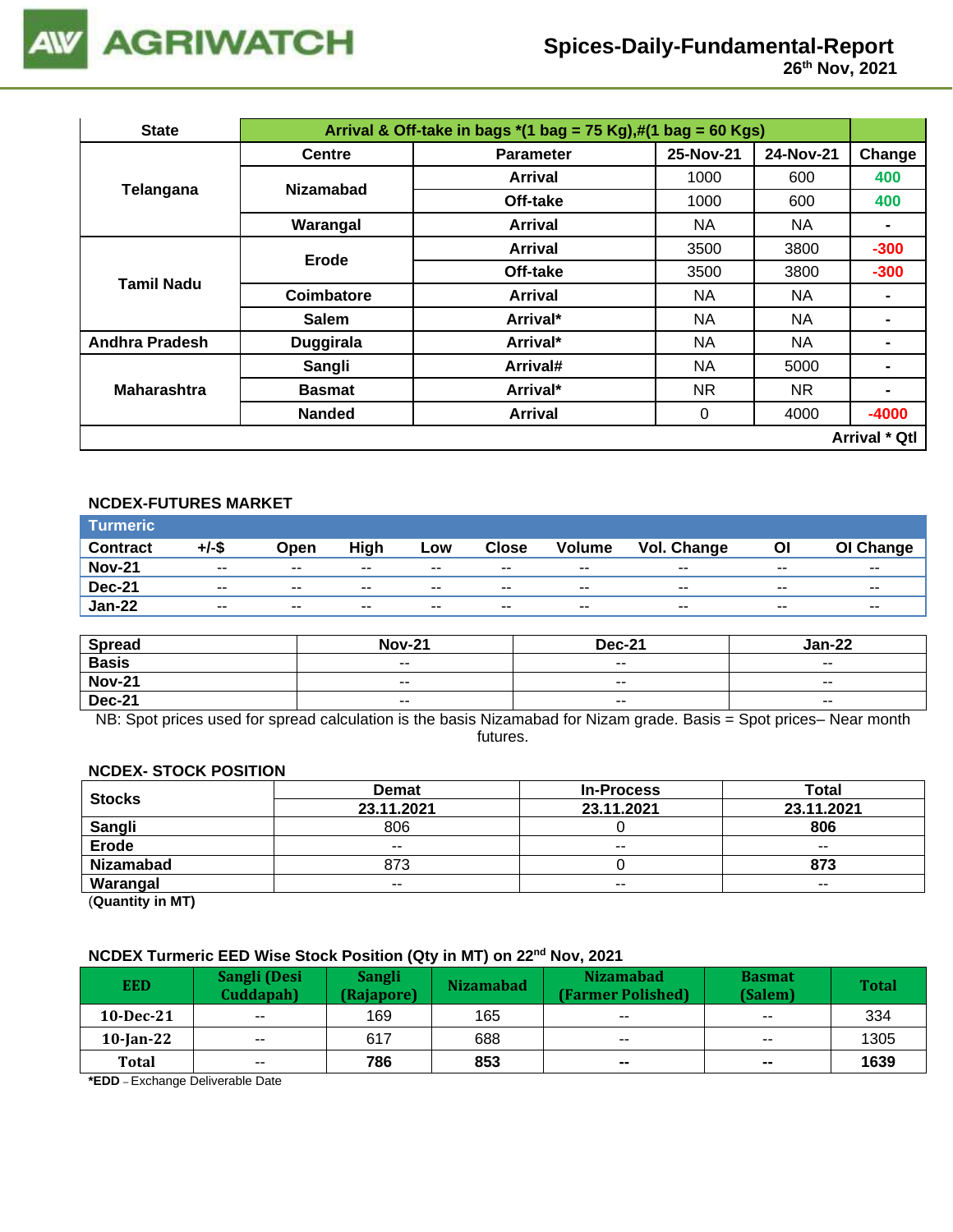

## **BLACK PEPPER**

## **Fundamentals:**

## **Today's Update:**

• Steady to weak sentiment witnessed in Black pepper spot market reported on Thursday.

- *Lower production expectations supported the domestic pepper prices. As per current situations, Agriwatch expected India's pepper productions for 2021-22 likely to go down by 8 to 10% compared to last year. Last year (2020-21) India's Pepper production was 62,000 MT.*
- *Agriwatch expects, black pepper prices likely to go up further around Rs.70,000 – 75,000/-qtl, as other producing countries new crop arrivals likely to start from March in Vietnam and expected lower production. So, domestic as well as international buyers are looking for Indian variety.*
- Facing erratic climate in some areas such as Hassan, Chikkamagaluru and Kodagu, pepper growers in Karnataka state (India) are worried about a decrease in production this year. Continuous rain has increased the moisture in the soil, harming the growth of pepper plants.
- Vietnam Pepper price as on 23<sup>rd</sup> November in the range of 81,500 84,000 VND/kg. Vietnam's export prices of black and white pepper remained stable, while Indian and Indonesian pepper prices increased.
- In Dak Lak and Dak Nong provinces, today's pepper price is purchased at 82,500 VND/kg. In Gia Lai province, pepper price today is at 81,500 VND/kg. Meanwhile in Dong Nai, pepper price today is at 82,000 VND/kg. In Ba Ria - Vung Tau province, today's pepper price is at 84,000 VND/kg. As for Binh Phuoc province, today's pepper price is purchased at 83,000 VND/kg.
- Vietnam pepper export from January to October 2021, was reported around 229,736 tons, compared to the same period in 2020, the export volume decreased by 5%. Progressively from January to October 2021, Vietnam imported 21,977 tons, of which black pepper reached 16,322 tons, white pepper reached 5,655 tons, compared to the same period in 2020, the import volume decreased by 29.1%.
- Imports of the Americas increased by 8.9%, of which the US was the largest market for Vietnam's pepper, reaching 50,939 tons, up 8.9% over the same period.
- In the European region, imports increased by 3.9%, led by the German market: 10,310 tons, up 9%. Imports decreased in Russia, Poland, Ukraine.
- Meanwhile, in Asia, imports decreased by 9.7%, of which China's imports decreased by 16.5% to 37.283 tons. Saudi imports increased sharply by 35% to 14,610 tons.
- From Vietnam, India's imports 11,382 tons, up 1.2%; Pakistan: 9,877 tons, up 8.5%; Korea: 5.417 tons, up 7.7%, ... Import markets decreased: Thailand, Saudi Arabia, Japan, Myanmar, according to VPA.
- Brazil's pepper exports are increasing again due to the additional supply from the new harvest taking place.
- According to data from the Brazilian Ministry of Industry, Foreign Trade and Services (MDIC), in September, the country exported 6,018 tons of pepper, a sharp increase of 44.5% compared to August and an increase of 19.3%. compared with the same period last year.
- Continued lower supply reported in the Kochi spot market as stockists are holding back their stocks an expectation of further higher prices in coming days.
- **Due to lower supply from other producing countries in the global market, demand shifted to Indian market supported the domestic prices despite of higher production (2020-21).**
- Fresh domestic demand in the spot market as winter season is approaching supported the prices.
- According to trade sources, purchasing power from major import markets such as Europe, US, China, Middle East and Africa... is still very large due to the strong increase in orders in the fourth quarter to meet year-end demand.
- Vietnam Pepper prices is expected to increase continue till the last months of the year because the pepper production of Vietnam as well as some major pepper producing countries such as Brazil and Indonesia are affected by climate change, so the annual output is expected to decrease continually.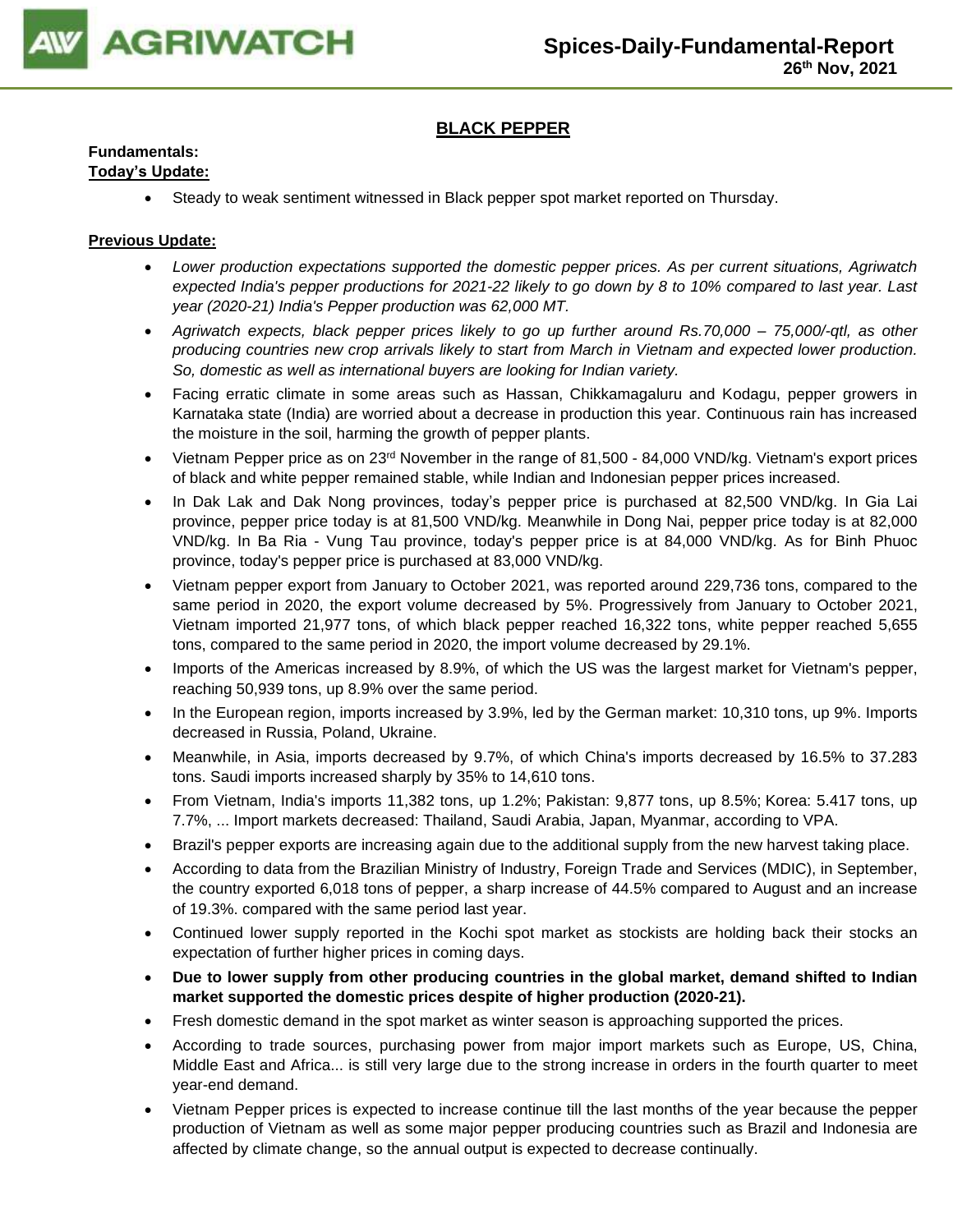|              | <b>Black Pepper Spot Market Prices (Loose): (Rs/Qtl)</b> |                                        |           |           |             |  |  |  |
|--------------|----------------------------------------------------------|----------------------------------------|-----------|-----------|-------------|--|--|--|
| <b>State</b> | <b>Centre</b>                                            | Grade                                  | 25-Nov-21 | 24-Nov-21 | Change      |  |  |  |
|              | Kochi                                                    | Ungarbled                              | 53200     | 53200     | <b>Unch</b> |  |  |  |
| Kerala       | <b>Benchmark market</b>                                  | Garbled                                | 55200     | 55200     | <b>Unch</b> |  |  |  |
| Karnataka    | Chikkamagaluru                                           | Ungarbled                              | 54500     | 56500     | $-2000$     |  |  |  |
| <b>Delhi</b> | <b>New Delhi</b>                                         | Unpolished                             | 56000     | 56000     | <b>Unch</b> |  |  |  |
|              |                                                          | Number 11.5                            | 60000     | 60000     | <b>Unch</b> |  |  |  |
|              |                                                          | <b>Arrivals &amp; Off-take in Tons</b> |           |           |             |  |  |  |
| <b>State</b> | <b>Centre</b>                                            | <b>Parameter</b>                       | 25-Nov-21 | 24-Nov-21 | Change      |  |  |  |
| Kerala       | Kochi                                                    | Arrivals                               | 27        | 51        | $-24$       |  |  |  |
|              |                                                          | Off-take                               | 27        | 51        | -24         |  |  |  |

|                | <b>Black Pepper FOB Prices (USD/MT)</b> |                          |                                           |                                                   |                                        |                              |  |  |  |  |  |
|----------------|-----------------------------------------|--------------------------|-------------------------------------------|---------------------------------------------------|----------------------------------------|------------------------------|--|--|--|--|--|
| <b>Date</b>    | <b>Brazil</b><br><b>ASTA 570</b>        | ex Kochi<br>(India) ASTA | Lampung<br>(Indonesia)<br><b>ASTA 570</b> | <b>Kuching (Sarawak,</b><br><b>Malaysia) ASTA</b> | <b>Ho Chi Minh</b><br>(Vietnam) 500g/l | Ho Chi<br><b>Minh 550g/l</b> |  |  |  |  |  |
| 15-11-21       | 4300                                    | 6789                     | 4545                                      | 5200                                              | 4290                                   | 4390                         |  |  |  |  |  |
| 16-11-21       | 4300                                    | 6776                     | 4544                                      | 5200                                              | 4290                                   | 4390                         |  |  |  |  |  |
| 17-11-21       | 4300                                    | 6766                     | 4528                                      | 5200                                              | 4290                                   | 4390                         |  |  |  |  |  |
| 18-11-21       | 4300                                    | 6747                     | 4537                                      | 5200                                              | 4290                                   | 4390                         |  |  |  |  |  |
| $22 - 11 - 21$ | 4300                                    | 7365                     | 4530                                      | 5200                                              | 4290                                   | 4390                         |  |  |  |  |  |
| 23-11-21       | 4300                                    | 7398                     | 4524                                      | 5200                                              | 4290                                   | 4390                         |  |  |  |  |  |
| 24-11-21       | 4300                                    | 7404                     | 4524                                      | 5200                                              | 4290                                   | 4390                         |  |  |  |  |  |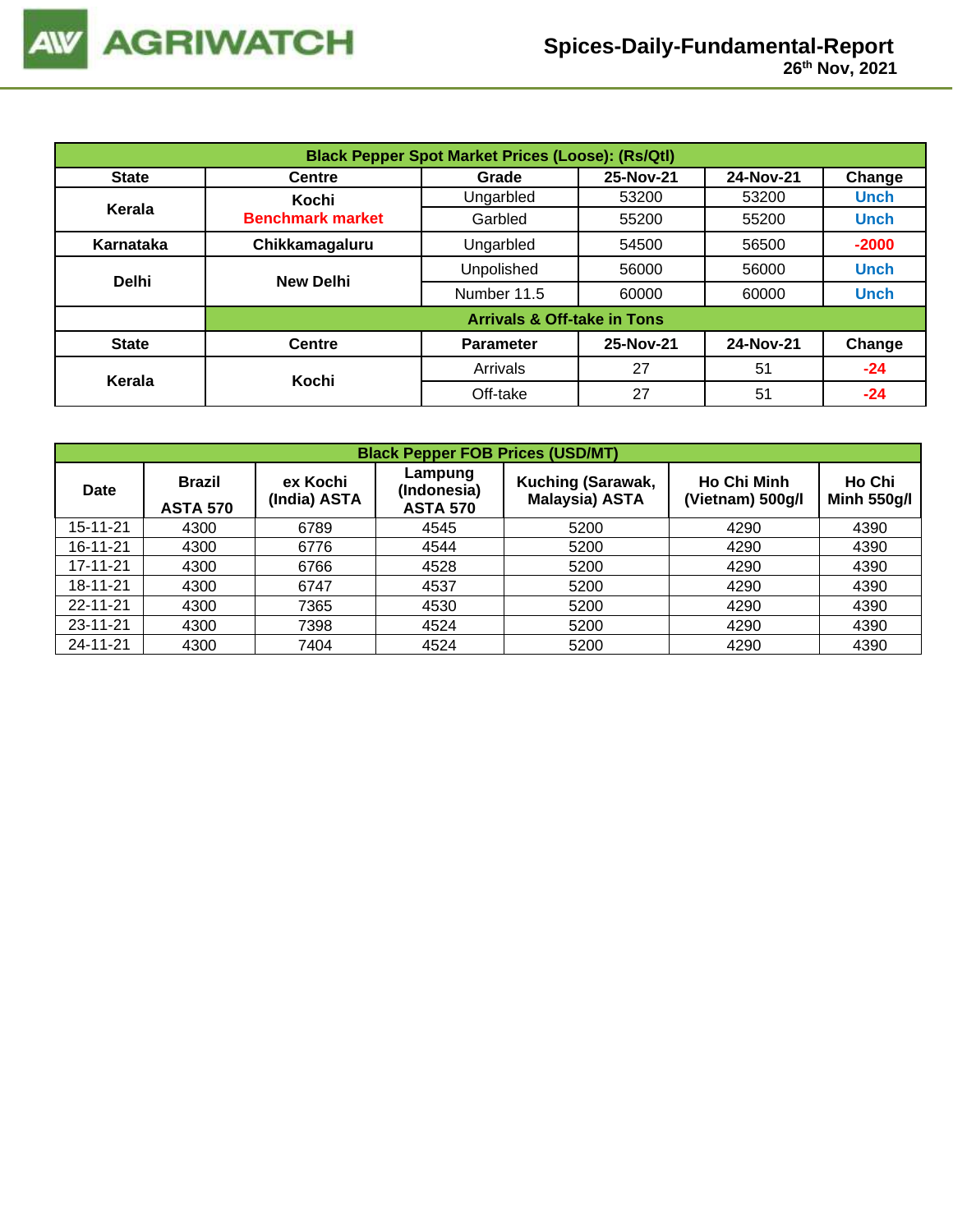

## **JEERA (CUMIN SEED)**

### **Fundamentals: Today's Update:**

- Steady to weak sentiment witnessed in Jeera Unjha spot market on Thursday.
- According to Gujarat Agri. Dept, as on 22nd November, 63,144 hectares as compared to last year same period 168,360 hectares.
- Current year, Jeera sowing started in Rajasthan and Gujarat growing regions, as of now 20 to 25% sowing completed. Market participants are expecting lower sowing area as jeera prices are lower compared to other competitive crop like Coriander, Ajwain, Fennel etc.

- As festive demand started buyers reported active from lower prices level.
- Farmers and stockists are only interested to releasing their produce at higher prices level.
- *As per the Agriwatch production estimate, Jeera production for 2021-22 (marketing period) is estimated at 391,801 MT (around 71 lakh bags each of 55 kg) compared to last year's 451,451 MT (82 lakh bags).*

| Jeera(Cumin Seed) Spot Market Prices (Loose): (Rs/Qtl) |                          |                                            |           |           |               |  |  |  |
|--------------------------------------------------------|--------------------------|--------------------------------------------|-----------|-----------|---------------|--|--|--|
| <b>State</b>                                           | <b>Centre</b>            | Grade                                      | 25-Nov-21 | 24-Nov-21 | Change        |  |  |  |
|                                                        | Unjha                    | Local                                      | 14100     | 14200     | $-100$        |  |  |  |
|                                                        | <b>Benchmark market</b>  | <b>NCDEX Quality</b>                       | 15200     | 15200     | <b>Unch</b>   |  |  |  |
|                                                        |                          | Poojari type /Machine Cut                  | 16200     | 16200     | <b>Unch</b>   |  |  |  |
|                                                        |                          | 1% Singapore                               | 16150     | 16150     | <b>Unch</b>   |  |  |  |
|                                                        |                          | 2% Singapore                               | 15900     | 15900     | <b>Unch</b>   |  |  |  |
| Gujarat                                                | <b>Mundra Port (FoR)</b> | 1 % European                               | 16650     | 16650     | <b>Unch</b>   |  |  |  |
|                                                        |                          | 2% European                                | 16400     | 16400     | <b>Unch</b>   |  |  |  |
|                                                        | Rajkot                   | Local                                      | 14625     | 15000     | $-375$        |  |  |  |
|                                                        | Patan                    | Local                                      | <b>NA</b> | 15000     |               |  |  |  |
|                                                        | <b>Dhrol</b>             | Local                                      | <b>NA</b> | <b>NA</b> |               |  |  |  |
|                                                        | Gondal                   | Local                                      | 14805     | 15255     | $-450$        |  |  |  |
|                                                        | Jodhpur                  | Local                                      | 15600     | 15800     | $-200$        |  |  |  |
| Rajasthan                                              | <b>Merta City</b>        | Local                                      | Closed    | 16500     |               |  |  |  |
|                                                        | <b>Nagaur</b>            | Local                                      | <b>NR</b> | <b>NR</b> |               |  |  |  |
|                                                        | <b>Anandpur Kalu</b>     | Local                                      | 15500     | 16000     | $-500$        |  |  |  |
| <b>Delhi</b>                                           | <b>New Delhi</b>         | Ganesh                                     | 16500     | 17000     | $-500$        |  |  |  |
|                                                        |                          | Poojari type / Machine Cut                 | 17200     | 18200     | $-1000$       |  |  |  |
|                                                        |                          | Arrival & Off-take in bags (1 bag = 55 kg) |           |           |               |  |  |  |
| <b>State</b>                                           | <b>Centre</b>            | <b>Parameter</b>                           | 25-Nov-21 | 24-Nov-21 | Change        |  |  |  |
|                                                        |                          | Arrival                                    | 17000     | 20000     | $-3000$       |  |  |  |
|                                                        | Unjha                    | Off-take                                   | 17000     | 20000     | $-3000$       |  |  |  |
|                                                        | Rajkot                   | Arrival*                                   | 1500      | 1800      | $-300$        |  |  |  |
| Gujarat                                                | Patan                    | Arrival*                                   | <b>NA</b> | 65        |               |  |  |  |
|                                                        | <b>Dhrol</b>             | Arrival*                                   | <b>NA</b> | <b>NA</b> |               |  |  |  |
|                                                        | Gondal                   | Arrival                                    | 1147      | 2178      | $-1031$       |  |  |  |
|                                                        | Jodhpur                  | Arrival                                    | 1500      | 1800      | $-300$        |  |  |  |
|                                                        | <b>Merta City</b>        | Arrival                                    | Closed    | 2000      |               |  |  |  |
| Rajasthan                                              | <b>Nagaur</b>            | Arrival                                    | <b>NR</b> | <b>NR</b> |               |  |  |  |
|                                                        | <b>Anandpur Kalu</b>     | Arrival                                    | 50        | 50        | <b>Unch</b>   |  |  |  |
|                                                        |                          |                                            |           |           | Arrival * Qtl |  |  |  |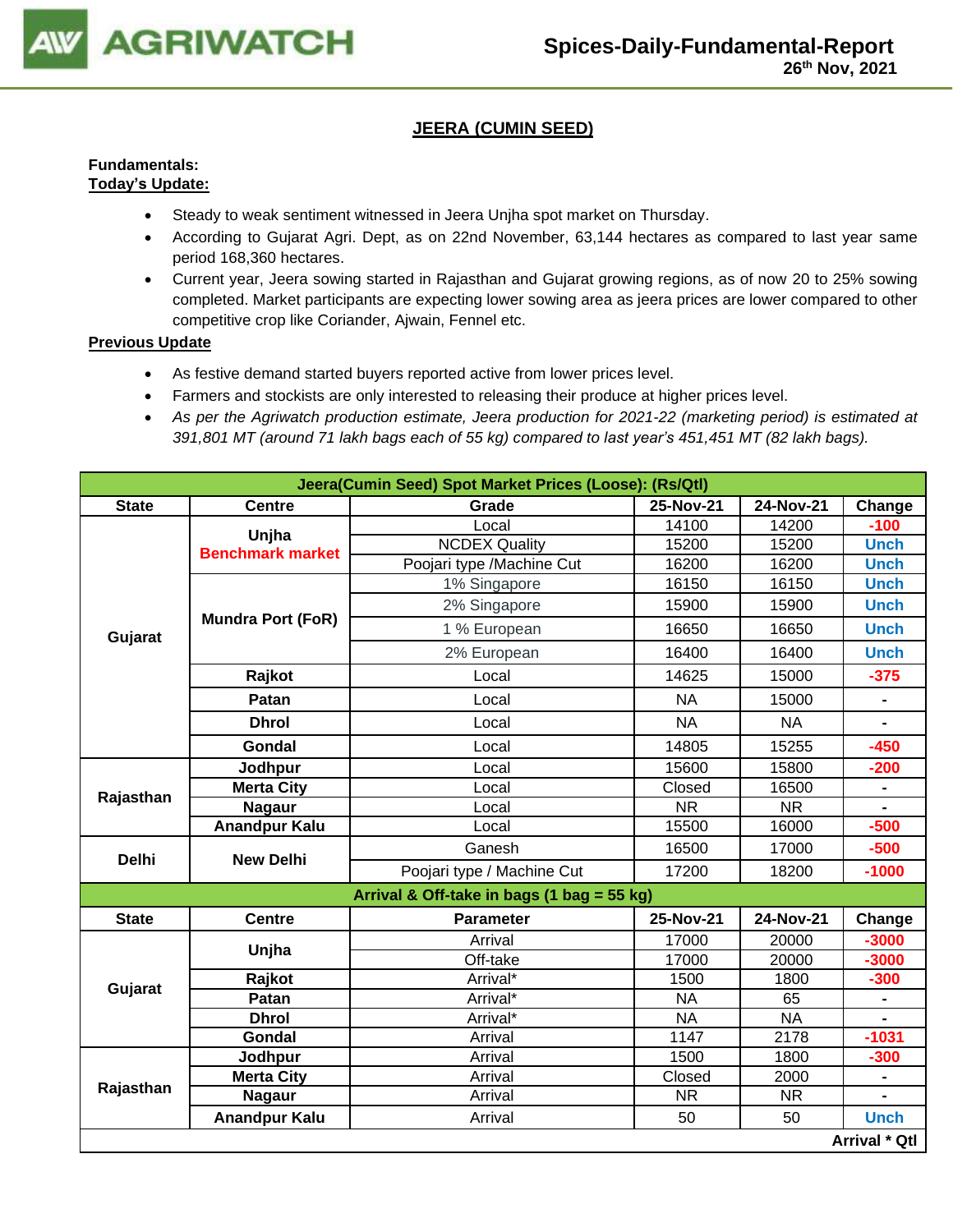

## **NCDEX-FUTURES MARKET**

| <b>Contract</b><br>$+/-$ \$<br>High<br><b>Close</b><br>Vol. Change<br><b>Volume</b><br>Οl<br>Open<br>Low                 | OI Change                |
|--------------------------------------------------------------------------------------------------------------------------|--------------------------|
| <b>Nov-21</b><br>$\overline{\phantom{a}}$<br>$\sim$ $\sim$<br>$\sim$ $\sim$<br>$- -$<br>$- -$<br>$- -$<br>$- -$<br>$- -$ | $\overline{\phantom{a}}$ |
| <b>Dec-21</b><br>$- -$<br>$\overline{\phantom{a}}$<br>$- -$<br>$\sim$ $\sim$<br>$- -$<br>$- -$<br>$- -$<br>$- -$         | $- -$                    |
| <b>Jan-22</b><br>$- -$<br>$\sim$ $\sim$<br>$- -$<br>$- -$<br>$- -$<br>$- -$<br>$-$<br>$- -$                              | $- -$                    |

| Spread        | <b>Nov-21</b>            | <b>Dec-21</b> | Jan-22 |
|---------------|--------------------------|---------------|--------|
| <b>Basis</b>  | $- -$                    | $- -$         | $- -$  |
| <b>Nov-21</b> | $\overline{\phantom{a}}$ | $- -$         | $- -$  |
| <b>Dec-21</b> | $\overline{\phantom{a}}$ | $- -$         | $- -$  |

NB: Spread was done by taking Spot prices at Unjha or NCDEX Quality. Basis = Spot prices– Near month futures.

#### **NCDEX- STOCK POSITION**

| <b>Stocks</b>  | Demat      | <b>In-Process</b> | Total      |  |
|----------------|------------|-------------------|------------|--|
|                | 23.11.2021 | 23.11.2021        | 23.11.2021 |  |
| <b>Jodhpur</b> | $- -$      | $- -$             | $- -$      |  |
| Unjha          | 6755       | 229               | 6984       |  |
| _______        |            |                   |            |  |

(**Quantity in MT)**

## **NCDEX Jeera (Cumin Seed) EED Wise Stock Position Qty in MT on 22nd Nov, 2021**

| EED          | Jodhpur                  | <b>Uniha</b> | <b>Total</b> |
|--------------|--------------------------|--------------|--------------|
| 10-Dec-21    | $\sim$ $\sim$            |              | 10           |
| 10-Jan-22    | $\overline{\phantom{a}}$ | 48           | 48           |
| 10-Feb-22    | $\overline{\phantom{a}}$ | 5796         | 5796         |
| <b>Total</b> | $- -$                    | 5856         | 5856         |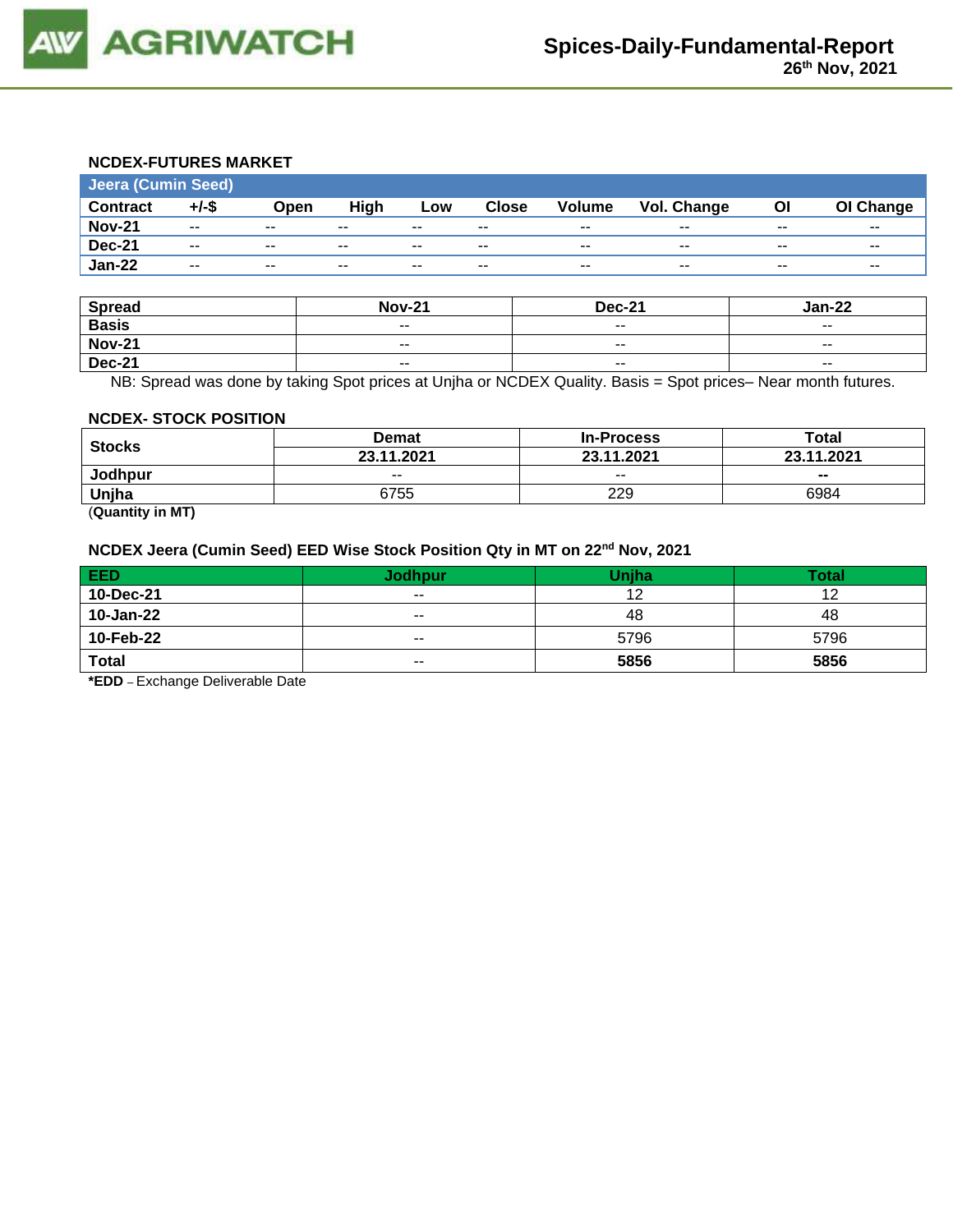

## **CARDAMOM**

#### **Fundamentals**

## **Today's Update:**

• Continued mixed sentiment witnessed in Cardamom spot market on Thursday.

- Due to recent flood in Kerala growing regions like Idukki affected the Cardamom plants. As per trade sources, around 10% crop loss reported till now.
- Third round picking activity started from November first week.
- India's production for the coming marketing year 2021-22 (already started from August) expected better around 27,000 MT also put the cap on prices. Last year it was 23,000 MT.
- Cardamom planters were received higher prices last two years, therefore, they are taking care of their plants and favourable weather condition, is the main reason for expecting good crop in the coming year.
- As we expected earlier, the new Cardamom supply pressurizes the prices from higher levels due to increased production.

| <b>Small Cardamom Spot Market Prices (Loose): (Rs/Kg)</b> |                                            |                  |           |           |                |  |  |  |
|-----------------------------------------------------------|--------------------------------------------|------------------|-----------|-----------|----------------|--|--|--|
| <b>State</b>                                              | <b>Auction Price</b>                       |                  | 25-Nov-21 | 24-Nov-21 | Change         |  |  |  |
| Kerala                                                    | <b>Thekkady</b>                            | <b>Max price</b> | 1500      | 1684      | $-184$         |  |  |  |
|                                                           | <b>Benchmark market</b>                    | Avg. Price       | 1094      | 1028      | 67             |  |  |  |
|                                                           |                                            | <b>Medium</b>    | 1000      | 1000      | <b>Unch</b>    |  |  |  |
|                                                           |                                            | 6.5 (Bold)       | 1100      | 1100      | <b>Unch</b>    |  |  |  |
| <b>Delhi</b>                                              | <b>New Delhi</b>                           | 7 (Bold)         | 1200      | 1200      | <b>Unch</b>    |  |  |  |
|                                                           |                                            | 7.5 (Bold)       | 1350      | 1350      | <b>Unch</b>    |  |  |  |
|                                                           |                                            | 8 (Bold)         | 1600      | 1600      | <b>Unch</b>    |  |  |  |
|                                                           | Large Cardamom Spot Market Prices: (Rs/Kg) |                  |           |           |                |  |  |  |
|                                                           | Singtam                                    | <b>Badadana</b>  | <b>NA</b> | <b>NA</b> | $\blacksquare$ |  |  |  |
| <b>Sikkim</b>                                             | Singtam                                    | Chotadana        | <b>NA</b> | <b>NA</b> |                |  |  |  |
|                                                           | Gangtok                                    | <b>Badadana</b>  | <b>NA</b> | <b>NA</b> | $\blacksquare$ |  |  |  |
|                                                           | Gangtok                                    | Chotadana        | <b>NA</b> | <b>NA</b> | $\blacksquare$ |  |  |  |
|                                                           | <b>Siliguri</b>                            | <b>Badadana</b>  | NA.       | NA        | $\blacksquare$ |  |  |  |
| <b>West Bengal</b>                                        | <b>Siliguri</b>                            | Chotadana        | <b>NA</b> | <b>NA</b> | $\blacksquare$ |  |  |  |
| Arrival & Off-take in Kg                                  |                                            |                  |           |           |                |  |  |  |
| <b>State</b>                                              | <b>Parameter</b>                           | <b>Centre</b>    | 25-Nov-21 | 24-Nov-21 | Change         |  |  |  |
|                                                           |                                            | <b>Arrivals</b>  | 101771    | 100612    | 1159           |  |  |  |
| Kerala                                                    | <b>Thekkady</b>                            | Off-take         | 100218    | 99754     | 464            |  |  |  |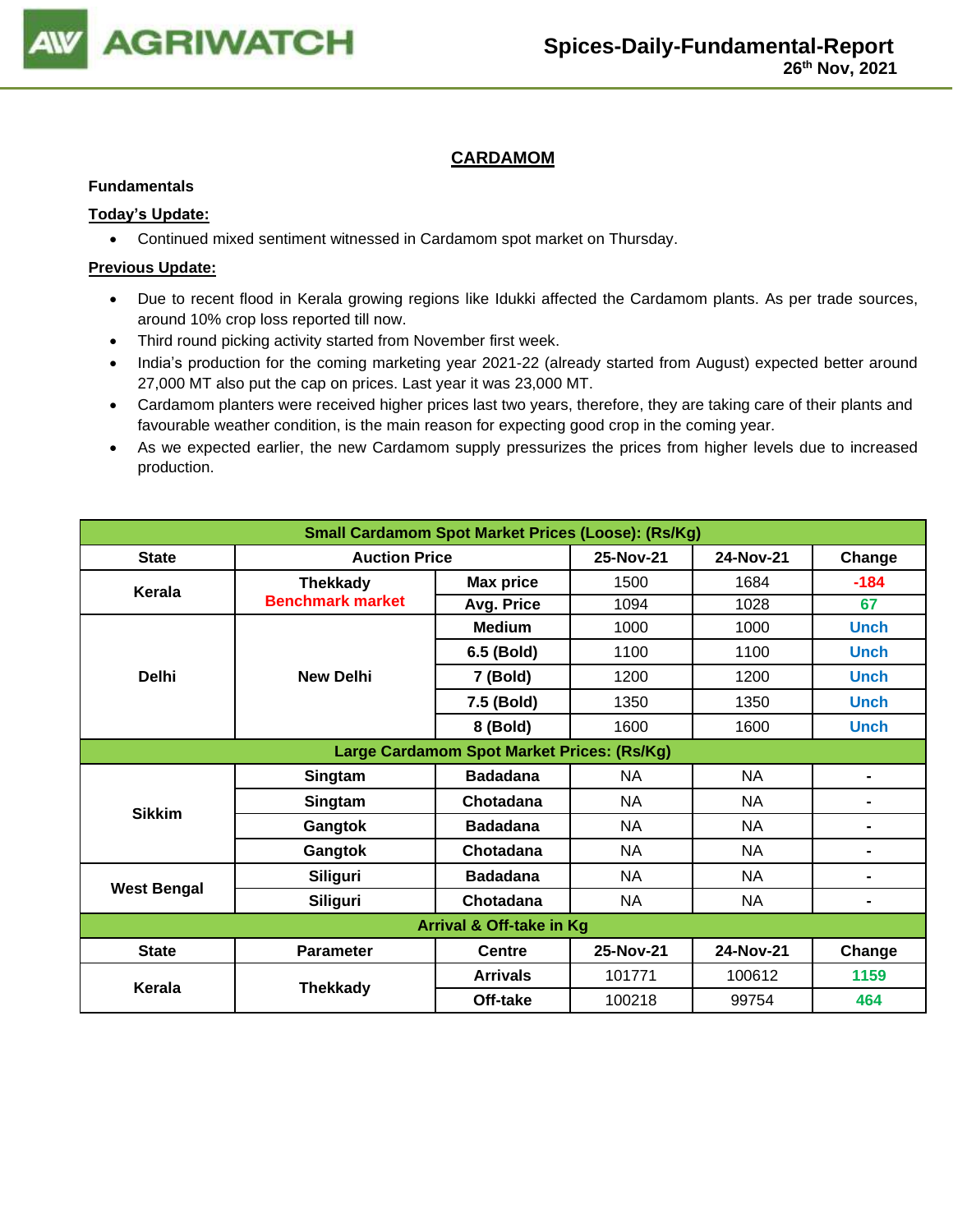

## **MCX-FUTURES MARKET**

| <b>Cardamom</b> |       |                          |       |       |              |                          |                    |       |           |
|-----------------|-------|--------------------------|-------|-------|--------------|--------------------------|--------------------|-------|-----------|
| <b>Contract</b> | +/-\$ | Open                     | High  | Low   | <b>Close</b> | Volume                   | <b>Vol. Change</b> | Οl    | OI Change |
| <b>Nov-21</b>   | $- -$ | $\overline{\phantom{a}}$ | $- -$ | $- -$ | $- -$        | $\overline{\phantom{a}}$ | $- -$              | $- -$ | $- -$     |
| <b>Dec-21</b>   | $- -$ | $\overline{\phantom{a}}$ | $- -$ | $- -$ | $- -$        | $\overline{\phantom{a}}$ | $- -$              | $- -$ | $- -$     |
| <b>Jan-22</b>   | $- -$ | $\overline{\phantom{a}}$ | $- -$ | $- -$ | $- -$        | $\overline{\phantom{a}}$ | $- -$              | $- -$ | $- -$     |

| <b>Spread</b> | <b>Nov-21</b>            | <b>Dec-21</b> | <b>Jan-22</b>            |
|---------------|--------------------------|---------------|--------------------------|
| <b>Basis</b>  | $\overline{\phantom{a}}$ | $- -$         | $\overline{\phantom{a}}$ |
| <b>Nov-21</b> | $\overline{\phantom{m}}$ | $- -$         | $-$                      |
| <b>Dec-21</b> | $\overline{\phantom{a}}$ | $- -$         | $- -$                    |

NB: Spread was done by taking Spot prices of Average quality prices. Basis = Spot prices– Near month futures.

#### **MCX- STOCK POSITION**

| <b>Stocks</b>                                  | <b>Demat</b>             | <b>In-Process</b>        | Total                    |  |
|------------------------------------------------|--------------------------|--------------------------|--------------------------|--|
|                                                | 23.11.2021               | 23.11.2021               | 23.11.2021               |  |
| Vandanmedu                                     | $\overline{\phantom{0}}$ | $\overline{\phantom{0}}$ | $\overline{\phantom{0}}$ |  |
| T.N.(Bodi)                                     | $- -$                    | $\sim$ $\sim$            | $\sim$ $\sim$            |  |
| $\mathbf{A}$ and $\mathbf{A}$ and $\mathbf{A}$ |                          |                          |                          |  |

(**Quantity in MT)**

#### **MCX Cardamom EED Wise Stock Position Qty in MT on 22nd Nov, 2021**

| <b>EED</b>     | Vandanmedu | T.N.(Bodi) | Гоtal |
|----------------|------------|------------|-------|
| $\sim$         | $- -$      | $- -$      | $- -$ |
| $\blacksquare$ | $- -$      | $- -$      | $- -$ |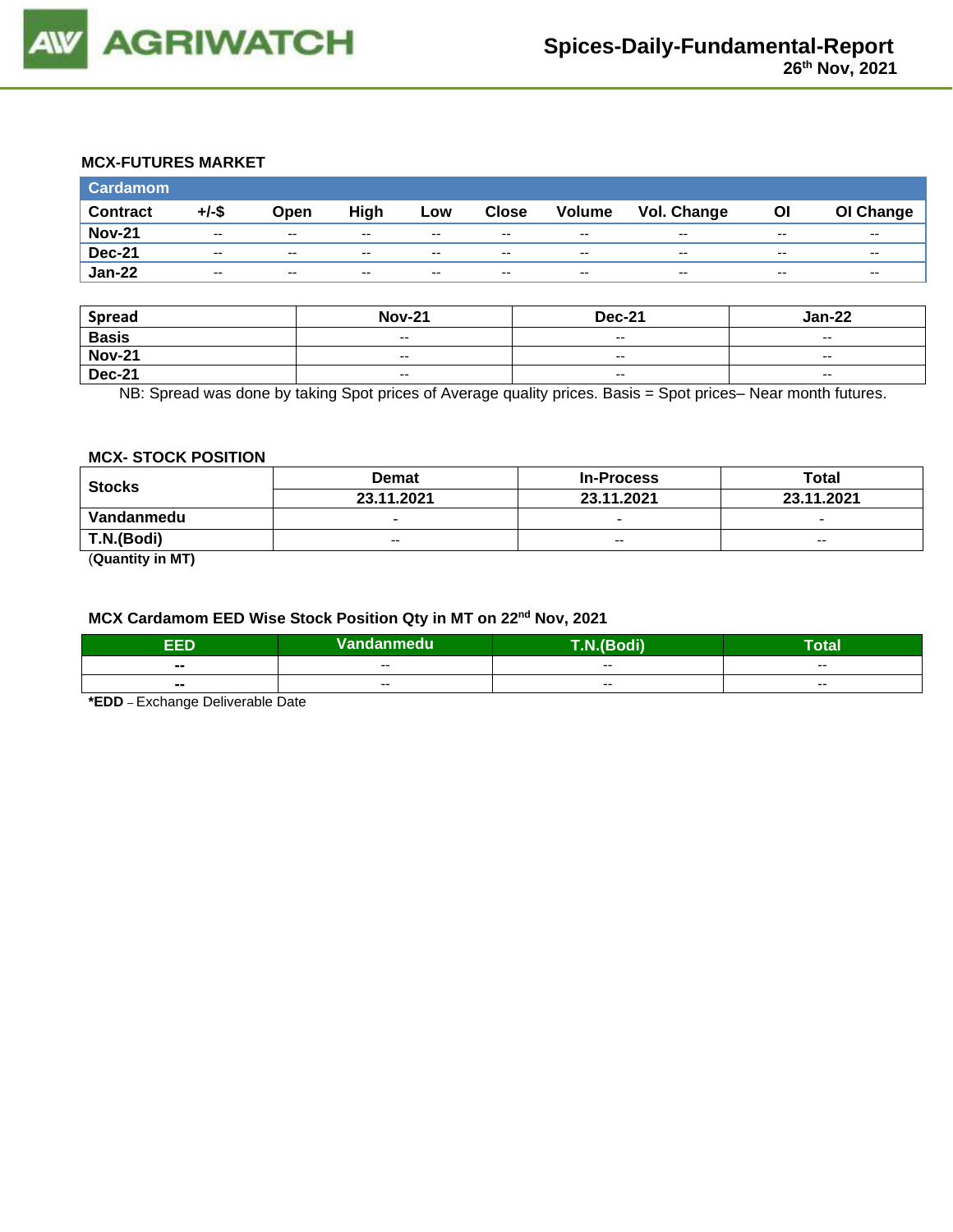

## **CORIANDER SEED**

# **Fundamentals:**

## **Today's Update:**

- Steady to weak sentiment witnessed in Coriander spot market on Thursday.
- Current year, Coriander sowing slowly started in Rajasthan, MP and Gujarat growing regions, as of now 40 to 45% sowing completed.
- According to Gujarat Agri. Dept, as on 22nd November, 35,486 hectares as compared to last year same period 60,693 hectares.

- As per Agriwatch initial sowing report, in MP Neemuch and Mandsour growing regions farmers are shifting Coriander crop to Ajwain and Garlic due to better price realisation, however actual scenario likely to come after 15 to 20 days.
- As we expected buyers are active from lower prices level as festival season started.
- Farmers want to release their produce at higher prices only.
- *Agriwatch estimates lower ending stocks for 2021-22 (marketing year) likely to support Coriander prices in the coming days.*
- As per Agriwatch production estimate, Coriander production for 2021-22 (marketing year) is estimated at 342,435 MT (85 lakh bags) compared to last year's 352,316 MT (88 lakh bags, 1 bag = 40 kg).

| <b>Coriander Spot Market Prices (Loose): (Rs/Qtl)</b> |                               |                                                 |           |           |                |  |  |  |
|-------------------------------------------------------|-------------------------------|-------------------------------------------------|-----------|-----------|----------------|--|--|--|
| <b>State</b>                                          | <b>Centre</b>                 | 25-Nov-21<br>24-Nov-21<br>Grade (New)<br>Change |           |           |                |  |  |  |
|                                                       |                               | Eagle                                           | 8100      | 8100      | <b>Unch</b>    |  |  |  |
|                                                       | Kota                          | Eagle(Split)                                    | 8100      | 8100      | <b>Unch</b>    |  |  |  |
|                                                       | <b>Benchmark</b><br>market    | Badami                                          | 7800      | 7800      | <b>Unch</b>    |  |  |  |
|                                                       |                               | Badami(Split)                                   | 7900      | 7900      | <b>Unch</b>    |  |  |  |
|                                                       |                               | Eagle                                           | 7400      | 7500      | $-100$         |  |  |  |
|                                                       |                               | Eagle(Split)                                    | 7400      | 7500      | $-100$         |  |  |  |
|                                                       | Ramganj                       | Badami                                          | 7200      | 7300      | $-100$         |  |  |  |
| Rajasthan                                             |                               | Badami(Split)                                   | 7200      | 7300      | $-100$         |  |  |  |
|                                                       |                               | Scooter                                         | 8500      | 8600      | $-100$         |  |  |  |
|                                                       |                               | Eagle                                           | 7400      | 7400      | <b>Unch</b>    |  |  |  |
|                                                       | <b>Baran</b>                  | Badami                                          | 7000      | 7000      | <b>Unch</b>    |  |  |  |
|                                                       | <b>Bhawani</b>                | Eagle                                           | Closed    | 7400      |                |  |  |  |
|                                                       |                               | Badami                                          | Closed    | 7000      | $\blacksquare$ |  |  |  |
|                                                       |                               | Scooter                                         | Closed    | 8000      | $\blacksquare$ |  |  |  |
|                                                       |                               | Double Paroot                                   | Closed    | <b>NA</b> |                |  |  |  |
|                                                       |                               | Badami                                          | 7800      | 7800      | <b>Unch</b>    |  |  |  |
|                                                       | Guna                          | Eagle                                           | 8200      | 8200      | <b>Unch</b>    |  |  |  |
|                                                       |                               | Scooter                                         | 8800      | 8800      | <b>Unch</b>    |  |  |  |
| <b>Madhya Pradesh</b>                                 |                               | Badami                                          | 7500      | 7800      | $-300$         |  |  |  |
|                                                       | <b>Neemuch</b>                | Eagle                                           | 7800      | 8100      | $-300$         |  |  |  |
|                                                       |                               | Scooter                                         | <b>NA</b> | <b>NA</b> | $\blacksquare$ |  |  |  |
| Gujarat                                               | Gondal                        | Badami                                          | 8130      | 8130      | <b>Unch</b>    |  |  |  |
|                                                       |                               | Eagle                                           | 8705      | 8705      | <b>Unch</b>    |  |  |  |
|                                                       |                               | Eagle (Dal)                                     | <b>NR</b> | <b>NR</b> |                |  |  |  |
| <b>Delhi</b>                                          | <b>Khari Baoli</b><br>(Delhi) | Eagle                                           | <b>NR</b> | <b>NR</b> | $\blacksquare$ |  |  |  |
|                                                       |                               | Scooter                                         | <b>NR</b> | <b>NR</b> | $\blacksquare$ |  |  |  |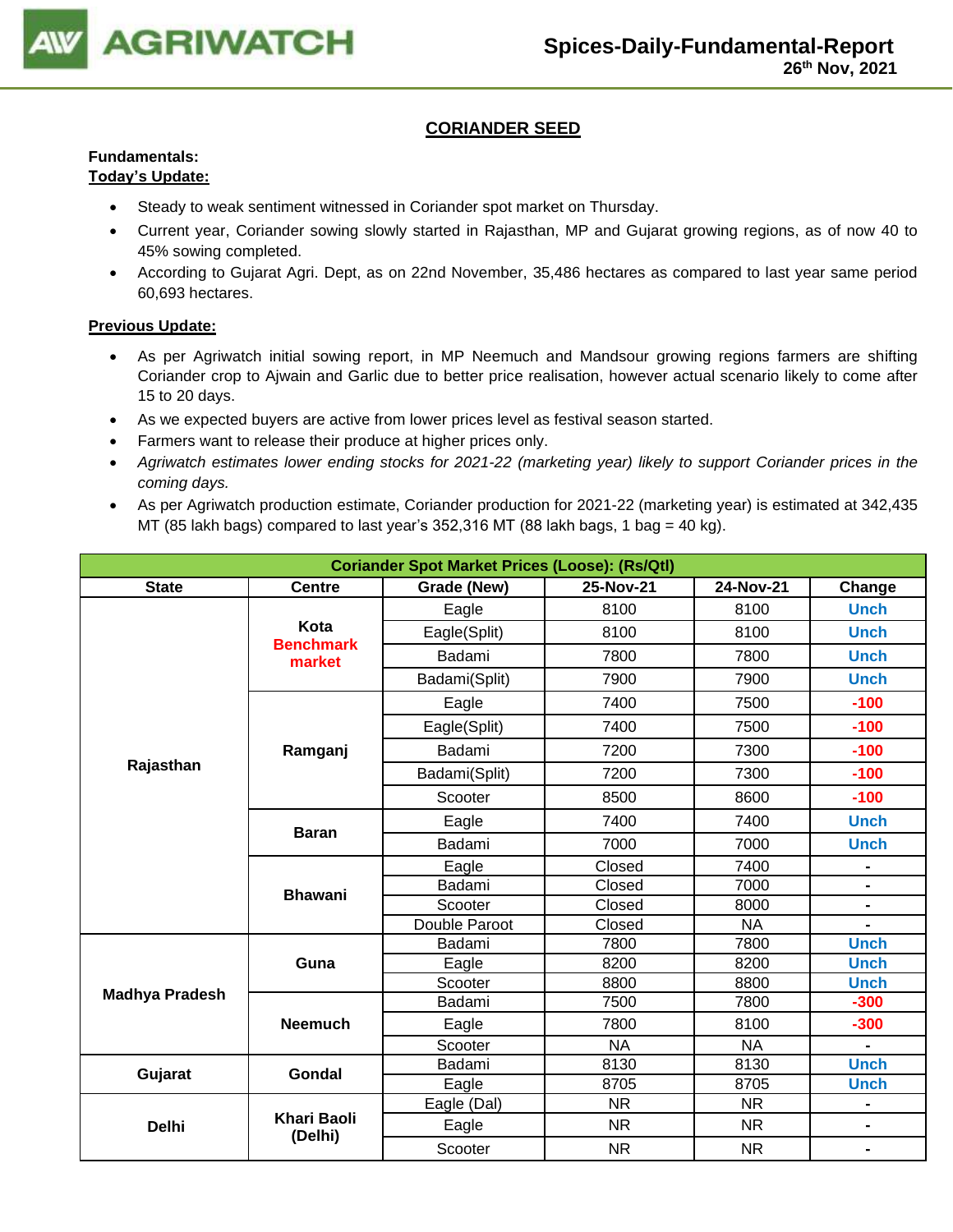

| Arrival & Off-take in bags (1 bag = 40 kg) |                |               |           |           |                |  |  |
|--------------------------------------------|----------------|---------------|-----------|-----------|----------------|--|--|
| <b>State</b>                               |                | <b>Centre</b> | 25-Nov-21 | 24-Nov-21 | Change         |  |  |
|                                            | Kota           | Arrival       | 600       | 600       | <b>Unch</b>    |  |  |
|                                            |                | Offtake       | 600       | 600       | <b>Unch</b>    |  |  |
|                                            | Ramganj        | Arrival       | 3500      | 5000      | $-1500$        |  |  |
|                                            |                | Offtake       | 3500      | 5000      | $-1500$        |  |  |
| Rajasthan                                  | <b>Baran</b>   | Arrival       | 2000      |           | $-500$         |  |  |
|                                            |                | Offtake       | 2000      | 2500      | $-500$         |  |  |
|                                            | <b>Bhawani</b> | Arrival       | Closed    | 200       |                |  |  |
|                                            |                | Offtake       | Closed    | 200       | $\blacksquare$ |  |  |
| <b>Madhya Pradesh</b>                      | Guna           | Arrival       | 4000      | 3000      | 1000           |  |  |
|                                            |                | Offtake       | 4000      | 3000      | 1000           |  |  |
|                                            | <b>Neemuch</b> | Arrival       | 2200      | 2000      | 200            |  |  |
|                                            |                | Offtake       | 2200      | 2000      | 200            |  |  |

## **NCDEX-FUTURES MARKET**

| <b>Coriander</b> |               |                          |       |       |              |               |             |       |                          |
|------------------|---------------|--------------------------|-------|-------|--------------|---------------|-------------|-------|--------------------------|
| <b>Contract</b>  | $+/-$ \$      | Open                     | High  | Low   | <b>Close</b> | <b>Volume</b> | Vol. Change | Οl    | OI Change                |
| <b>Nov-21</b>    | $\sim$ $\sim$ | $\sim$ $\sim$            | $- -$ | $- -$ | $- -$        | $- -$         | $-$         | $- -$ | $- -$                    |
| <b>Dec-21</b>    | $- -$         | $\sim$ $\sim$            | $- -$ | $- -$ | $- -$        | $- -$         | $- -$       | $- -$ | $\overline{\phantom{a}}$ |
| <b>Jan-22</b>    | $- -$         | $\overline{\phantom{a}}$ | $- -$ | $- -$ | $- -$        | $- -$         | $- -$       | $- -$ | $- -$                    |

| <b>Spread</b> | <b>Nov-21</b> | <b>Dec-21</b>            | Jan-22                   |
|---------------|---------------|--------------------------|--------------------------|
| <b>Basis</b>  | $- -$         | $\overline{\phantom{a}}$ | $\overline{\phantom{a}}$ |
| <b>Nov-21</b> | $- -$         | $- -$                    | $- -$                    |
| <b>Dec-21</b> | $- -$         | $\sim$ $\sim$            | $\overline{\phantom{a}}$ |

NB: Spread was done by taking Spot prices of Average quality prices at Kota. Basis = Spot prices– Near month futures

#### **NCDEX- STOCK POSITION**

| <b>Stocks</b>                | <b>Demat</b> | <b>In-Process</b> | Total      |
|------------------------------|--------------|-------------------|------------|
|                              | 23.11.2021   | 23.11.2021        | 23.11.2021 |
| <b>Baran</b>                 |              | -                 |            |
| Gondal                       | 1406         | 160               | 1566       |
| Kota                         | 1406         | '4                | 1480       |
| Ramganj                      |              |                   |            |
| (0.122, 0.012, 0.012, 0.002) |              |                   |            |

(**Quantity in MT)**

#### **NCDEX Coriander EED Wise Stock Position Qty in MT on 22nd Nov, 2021**

| EED          | Gondal | Kota                     | Ramganj Mandi | Total |
|--------------|--------|--------------------------|---------------|-------|
| 10-Dec-21    | 479    | $- -$                    | $- -$         | 479   |
| 10-Jan-22    | 160    | $\overline{\phantom{a}}$ | $- -$         | 160   |
| 10-Feb-22    | 666    | 1336                     | $- -$         | 2002  |
| <b>Total</b> | 1305   | 1336                     | $- -$         | 2641  |